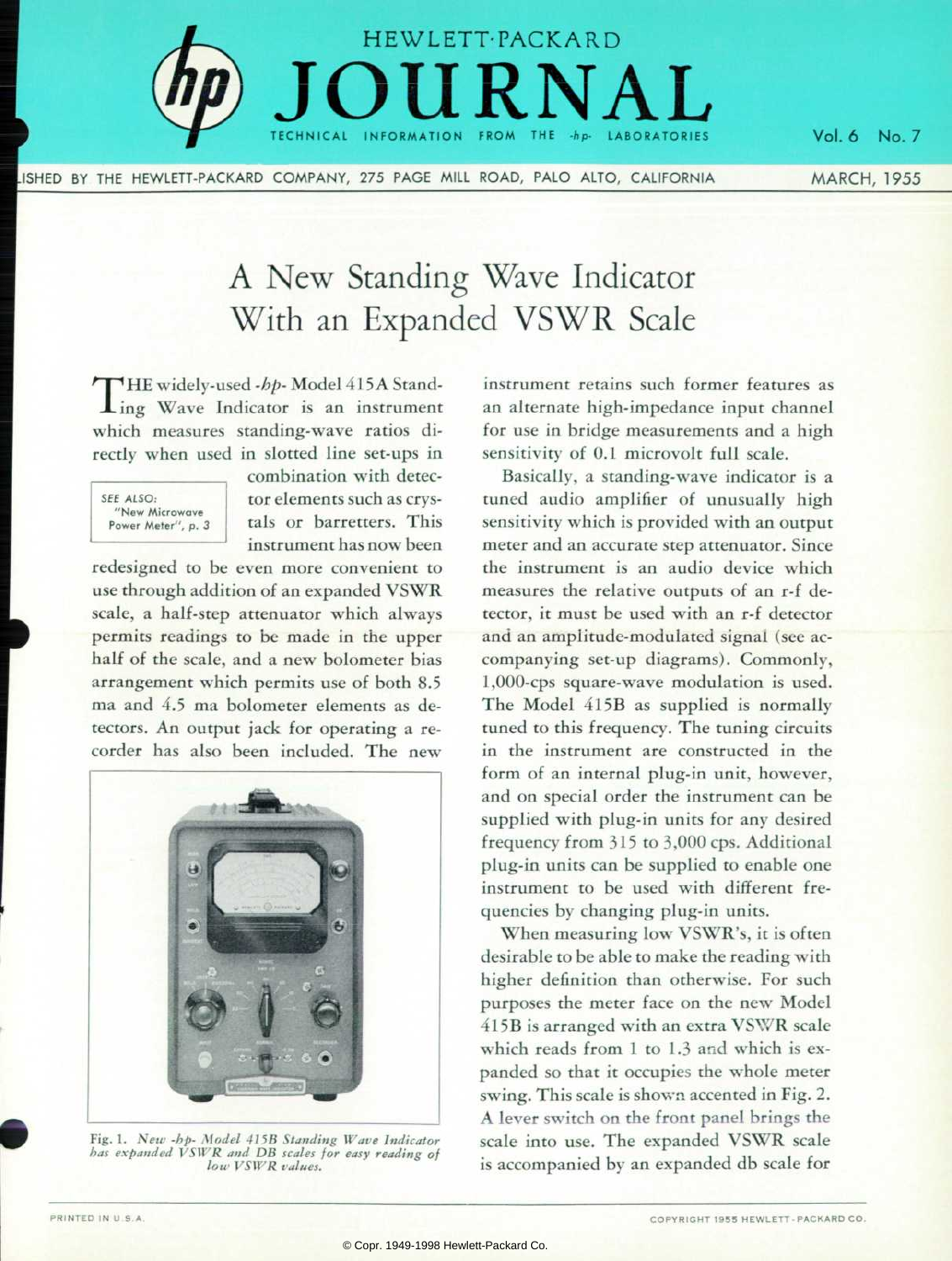

*Fig. 2. Meter face used on new 41 5B SWI. 1-1.3 expanded VSWR scale shown ac cented. Expanded db scale is at bottom of meter face.* 

applications where it is desired to make readings in db.

The same lever switch can be used to maintain any VSWR reading in the upper half of the meter. This feature is useful when measuring higher VSWR's where the readings may occur in the more compressed lower half of the meter face. The switch introduces a half-step atten uation of 5 db. A reading that oc curs in the lower half of the 10 db range of the meter scale can thus be brought into the upper half by set ting the lever switch and dropping back one position on the main range switch.

# **BIAS CURRENT**

When standing-wave indicators are used with bolometer elements such as barretters, it is customary to operate the bolometer with a d-c bias current such as to bias the bolo meter resistance to 200 ohms. The new 415B is arranged to supply a constant current of either 8.5 or 4.5 milliamperes, the two bias currents commonly required. The desired current is selected with a panel switch. A panel jack is also provided so that the bias current can be moni tored by an external milliammeter, should this be desired. The bias cur rent can be varied by adding ex ternal resistance in series with the meter.

# **HIGH IMPEDANCE INPUT**

A high-gain 1,000-cps audio am plifier such as the 415B is an excellent detector for use with impedance bridges. In order that the instrument can be used for such purposes, it is provided with an alternate highimpedance 200,000-ohm channel which can be selected by the input switch. This order of impedance combined with the 3 microvolt fullscale sensitivity of the high-imped ance channel permits very sensitive detection of nulls. If the bridge ap plication will permit a 200-ohm de tector, of course, up to 0.1 micro volt sensitivity can be obtained in













the "Crystal" position of the input switch. For detector use, head phones can be plugged into the "Recorder" jack.

# **RECORDER OUTPUT**

A recorder output jack is provided on the instrument for operating 1 ma d-c recorders of approximately 1500 ohms resistance. This arrange ment will permit plots to be made of VSWR where this is desired for record purposes. It will also permit the instrument to be used where it is desired to monitor a low level sig nal in the 315-3,000 cps range with a *1 ma d-c recorder. -Brunton Bauer* 

# **SPECIFICATIONS -lip-MODEL 415B STANDING WAVE**

- **INDICATOR**  FREQUENCY: Normally 1,000 cps +2%. Avail**able on special order for other frequencies: 315 to 3,000 cps.**
- **SENSITIVITY: O.I /iv or less provides full scale deflection on "Crystal" and "Bolo" inputs.**
- **NOISE LEVEL: Equivalent noise referred to in**  put less than  $0.03 \mu v$ .
- **AMPLIFIER Q: 25 35.**
- CALIBRATION: For use with square law detec**tors. Meter indicates SWR and db.**
- **RANGE: 70 db. Input attenuator provides 60 db in 10 db steps. Accuracy ±0.1 db per 10 db step.**
- SCALE SELECTOR SWITCH: Normal, Expand, **and — 5 db.**
- **METER SOUES: "Normal", SWR 1 to 4, 3.0 to 10.0 and 0 to 10 db. "Expand", SWR 1 to 1.3. "— 5db", 0 to 10 db (accuracy of at tenuator .05 db).**
- **GAIN CONTROL: Adjusts meter to convenient reference level. Range approximately 12 db.**
- INPUT: (a) "Bolo" (200 ohms); bias provided<br>for 8.5 ma bolometer or 1/100 amper in-<br>strument fuse; or 4.5 ma low current bolo-<br>meter. (b) "Crystal": 200 ohms for crystal<br>rectifier. (c) "C00,000": high impedance for<br>crystal
- **OUTPUT: For recording milliammeter having a 1 ma full scale deflection and internal re sistance of approximately 1,500 ohms.**
- INPUT CONNECTOR: Type BNC.
- **POWER: 115 230 volts ±10%; 50/60 cps; 60 watts.**
- SIZE: Cabinet Mount: 7½" wide, 11½" high,<br>14" deep. Rack Mount: 19" wide, 7" high, **11" deep.**
- **WEIGHT: Cabinet Mount: 18 Ibs., shipping weight 30 Ibs. Rack Mount: 20 Ibs., shipping weight 35 Ibs.**
- **ACCESSORIES PROVIDED: -hp- AC-16D Cable Assembly, BNC connector one end. -hp-41A-16E Meter Cable.**
- **ACCESSORIES AVAIIABIE: -hp- 415B-42B Plugin Filter for special operating frequency, 315 to 3,000 cps. \$12.00.**
- **PRICE: -hp- 415B Standing Wave Indicator, Cabinet Mount, \$200.00 f.o.b. Palo Alto, California, -hp- 415BR Standing Wave Indi cator, Rack Mount, \$205.00 f.o.b. Palo Alto, California.**

Data subject to change without notice.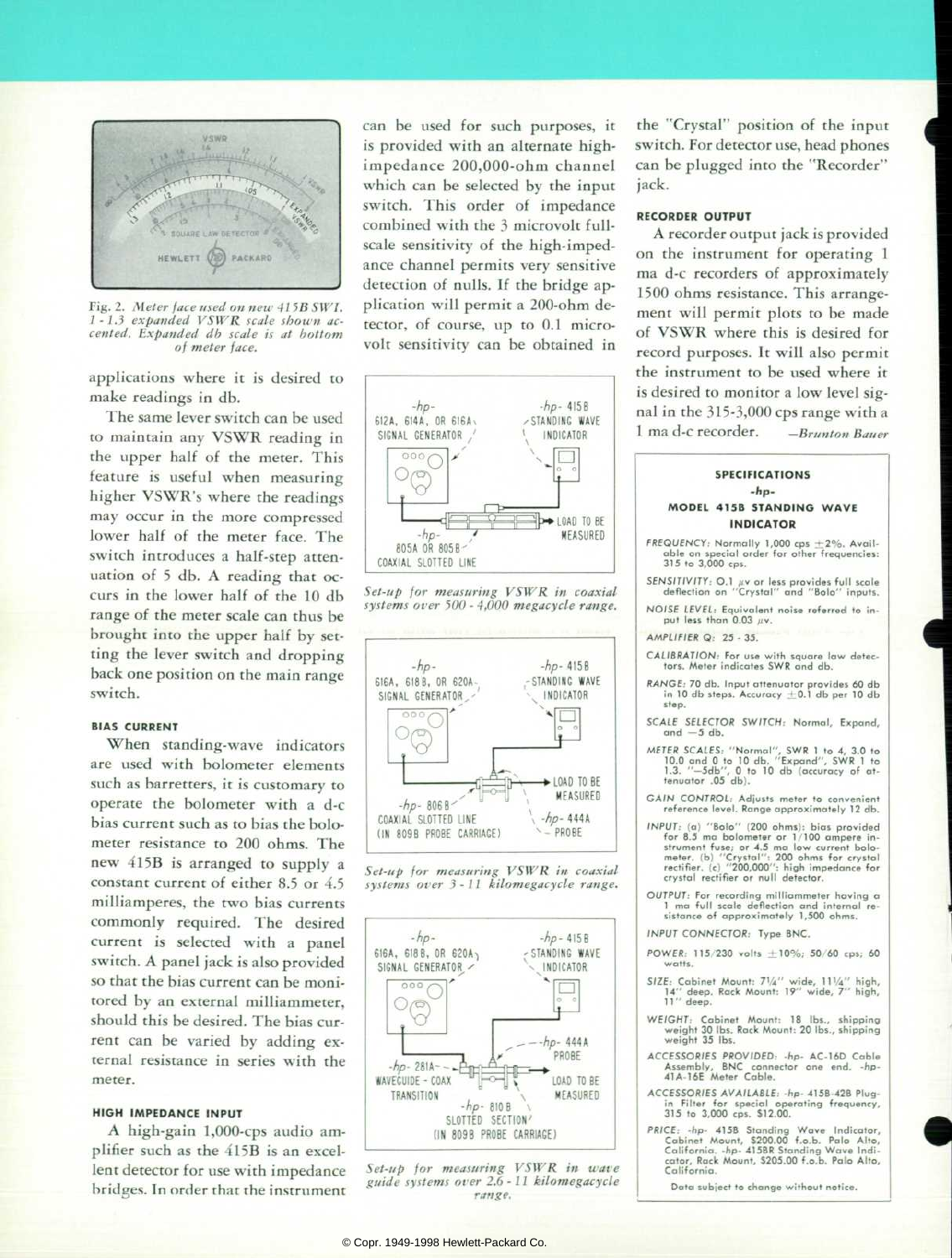# More Conveniences in the -hp- Microwave Power Meter

convenient to use.

the accompanying table.

milliwatts full scale.

temperature coefficient elements. At the upper right is a switch that ad justs the instrument for use with either 100-ohm or 200-ohm elements. The range switch at the lower left provides five measurement ranges from 0.1 milliwatt full scale to 10

Bias current in the new instru ment has been made independent of the power range switch. A sepa-

 $\mathbf{T}$  AST summer - $bp$ - introduced a series of new broadband thermistor mounts<sup>†</sup> for use in making power measurements in both wave guide and coaxial systems. These mounts have proved very popular. In particular, the mount for coaxial systems has been widely used be cause this one mount, when com bined with the -bp- Model 430B Microwave Power Meter, could be used to measure power over the en tire frequency range from 10 mega cycles to 10 kilomegacycles.

To use the coaxial mount with the -hp- 430B Power Meter has required a modification in the meter's bias circuit, since the mount required considerably more bias power than conventional mounts. In the past this modification was made by means of a kit which could be installed either in the field or at the factory.

The 430B Power Meter has now been redesigned so that it will directly accommodate the coaxial

tWm. Gallagher and B. P. Hand. "New Conven iences for Microwave Power Measurements," Hew lett-Packard Journal, Vol. 5, No. 11, July, 1954.

| <b>COAXIAL MOUNTS</b> |                                   |                      |                     |                                          |              |  |  |
|-----------------------|-----------------------------------|----------------------|---------------------|------------------------------------------|--------------|--|--|
| $-hp-$<br>MODEL       | FREQ.<br><b>RANGE</b>             | MAX.<br><b>POWER</b> | MAX.<br><b>VSWR</b> | <b>TYPE OF</b><br>ELEMENT<br><b>USED</b> | <b>NOTES</b> |  |  |
| 475B                  | $1-4$ kmc                         | $10 \text{ m}$ w     | $-1 - 1 - 1$        | $Pos*$                                   | Tuned        |  |  |
| 476A                  | $10$ mc - 1 kmc                   | $10 \text{ m}$ w     | 1.25                | Pos                                      | Untuned      |  |  |
| 477A                  | $10 \text{ mc} - 10 \text{ km}$ c | $10 \text{ m}$ w     | 1.5                 | Neg                                      | Untuned      |  |  |

|                        |                       | <b>WAVE GUIDE MOUNTS</b> |                     |                                   |                |
|------------------------|-----------------------|--------------------------|---------------------|-----------------------------------|----------------|
| $-hp+$<br><b>MODEL</b> | FREQ.<br><b>RANGE</b> | MAX.<br>POWER            | MAX.<br><b>VSWR</b> | TYPE OF<br>ELEMENT<br><b>USED</b> | <b>NOTES</b>   |
| S <sub>485</sub> A     | $2.6 - 3.95$ kmc      | $10 \text{ m}$ w         | 1.35                | $Pos^*$                           | Untuned        |
| G485B                  | $3.95 - 5.85$ kmc     | $10 \text{ m}$ w         | 1.25                | $Pos*$                            | Tuned          |
| J485B                  | $5.85 - 8.20$ kmc     | $10 \text{ m}$ w         | 1.25                | $Pos*$                            | Tuned          |
| H485B                  | $7.05 - 10.0$ kmc     | $10 \text{ m}$ w         | 1.25                | $Pos^*$                           | Tuned          |
| X485B                  | $8.2 - 12.4$ kmc      | $10 \text{ m}$ w         | 1.25                | $Pos*$                            | Tuned          |
| G <sub>487A</sub>      | $3.95 - 5.85$ kmc     | $10 \text{ mw}$          | 1.5                 | Neg                               | Untuned        |
| <b>J487A</b>           | $5.85 - 8.20$ kmc     | $10 \text{ m}$ w         | 1.5                 | Neg                               | Untuned        |
| H487A                  | $7.05 - 10.0$ kmc     | $10 \text{ m}$ w         | 1.5                 | Neg                               | Untuned        |
| X487A                  | $8.2 - 12.4$ kmc      | $10 \text{ mW}$          | 1.5                 | Neg                               | <b>Untuned</b> |

*\*Negative temperature coefficient elements can also be used in these mounts.*  See Hewlett-Packard Journal, Vol. 3, No. 3, Nov., 1951.



*Fig. 1. New -hp- Model 430C Microwave Power Meter will operate with bolometer elements of either positive or negative t-c, 100- or 200-ohm value. Very high d-c regulation is used to minimize drift on low ranges.* 

rate bias current-selecting switch is located at the lower right of the front panel. This switch is marked with three main current ranges which provide for bias currents from 0 to 16 ma. The upper two ranges are divided into a number of cur rent steps which simplify selection of a required current. A dual "Coarse - Fine" control in the lower center of the panel acts as a vernier for the switch steps.

# **0.05% REGULATOR**

Besides increasing the amount of bias power that the instrument will supply, the new 430C has been de signed to have an unusually high order of regulation in its d-c cir cuits. This feature offers important benefits when measuring small powers where most of the bias power that the instrument applies to the bolometer element is d-c power. If line voltage fluctuations change the d-c power into the bolometer ele ment by more than a few microwatts on the 0.1 milliwatt range of the instrument, the result will appear as a drift or fluctuations in the